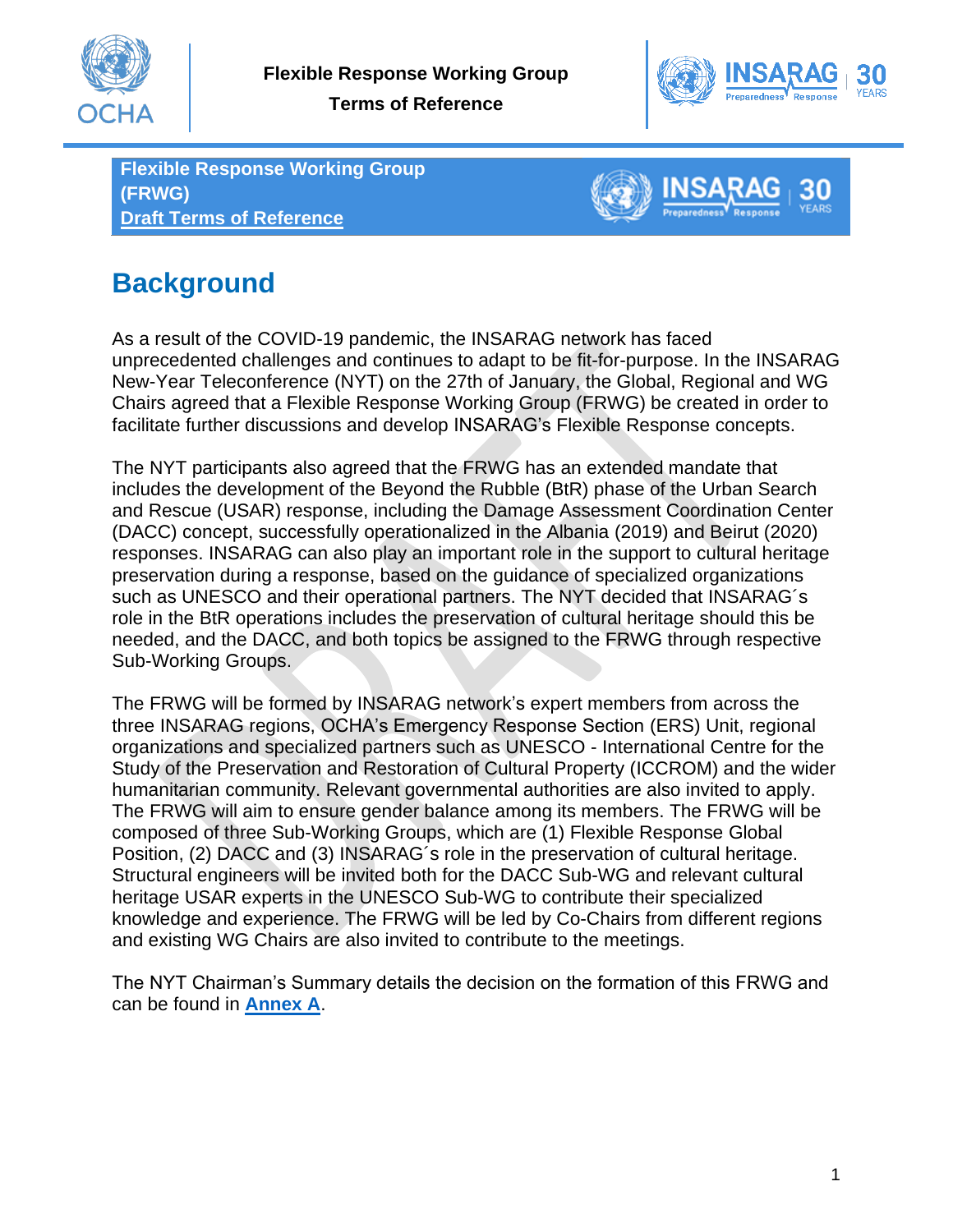

**Terms of Reference**



## **Terms of References (ToR) and Assignment**

By conducting the tasks outlined below, as directed by the Global and Regional Chairs, the FRWG will ensure extensive global consultations amongst the three INSARAG regions, whose feedback will be included in the WG's outcomes.

INSARAG has proved to remain flexible and effective despite the challenges of the pandemic and amidst a complex humanitarian environment. The FRWG will aim to contribute to the INSARAG network to continue being relevant and nimble despite the new challenges. The INSARAG network will be strengthened as a result of the review and further development of the Flexible Response concept, the strengthening of teams' deployments in the BtR phase including the DACC concept and INSARAG's role in response to affected areas where cultural heritage sites exist.

The FRWG is composed of three Sub-Working Groups with respective assignments:

#### **1. Flexible Response Global Position**

In the last few years, humanitarian emergencies have been strongly impacted by climate change. Additionally, due to the challenges imposed by the pandemic, the humanitarian landscape has become even more complex. Therefore, there have been increasing discussions on ways to effectively deploy INSARAG teams in disasters beyond those strictly involving collapsed structures. Those events can often be caused by hydrometeorological and climatological reasons which could make INSARAG teams' skills extremely relevant, such as specialized capacities for water rescue and flood disaster response.

Given the significant resources and costs associated with the establishment and maintenance of certified USAR teams as well as of their deployments, it is reasonable to explore ways on how to best maximize these professional life-saving resources of USAR teams under the INSARAG's umbrella, and through global consultations with the three regional groups of INSARAG.

While there has been initial acceptance in the Asia-Pacific and the Americas regions, the AEME region conducted a survey whose result shows there is a need for more consultations, particularly considering there are already specific modules in the European Union to deal with disasters beyond USAR.

The FRWG will:

a) Lead and facilitate discussions on the Flexible Response concept, acknowledging regional specificities, as expressed in the NYT (**[Annex A](http://portal.undac.org/pssuportal/portalrest/filesharing/download/public/yf19WMHNFa5Ogu3)**); and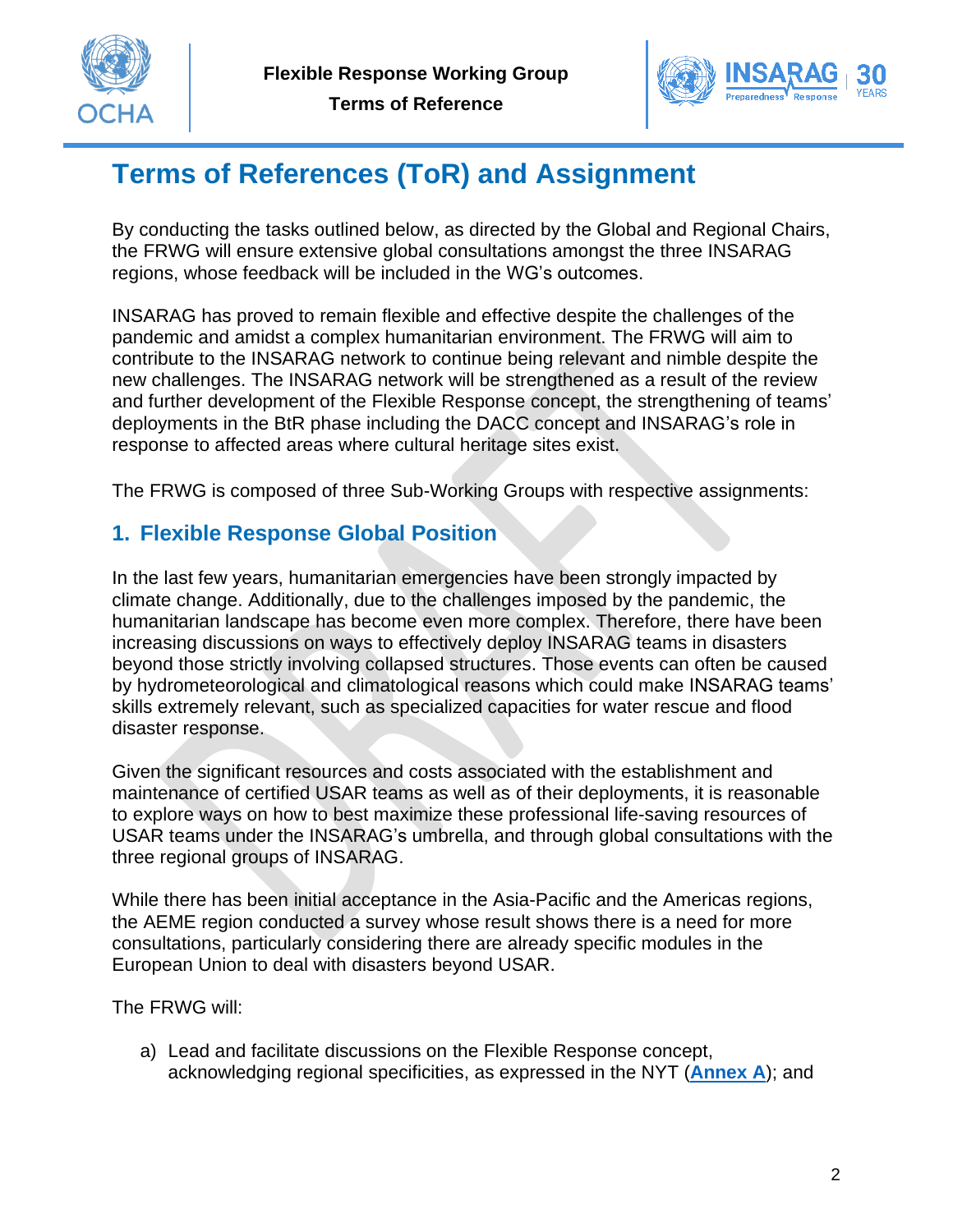



holistically harmonize them into an INSARAG global position and present it at the INSARAG Global Meeting in October 2021.

- b) Take into consideration the changing humanitarian environment that creates the need for a more flexible response, such as climate change and the exponential number of extreme weather-induced disasters, as compared to the frequency of earthquakes in the past decade.
- c) Review previous interventions where USAR teams have deployed in an "ad-hoc" manner to disasters caused by extreme weather and not in an USAR emergency to gather essential information on successful practices and areas for improvement.
- d) Consider the commonalities in the areas of Management, Medical Support and Logistics of the team, and the need to approach them in a modular system concept, to tailor their resources to quickly adapt.
- e) Consider the unprecedented challenges imposed by the pandemic and the lessons learnt from the Beirut response.

### **2. Damage Assessment and Coordination Centre (DACC)**

INSARAG is nimble and flexible, as demonstrated in the network experts' quick adaptation to new circumstances and effective assistance to local governments after USAR life-saving operations. For instance, professional structural engineers within the USAR teams have been advising and complementing local building and structural authorities on safety and integrity of structures affected by an earthquake or collapsed structure disasters. The BtR concept was first developed in 2010, endorsed in 2017, and is currently included in the INSARAG Guidelines under a common definition.

The DACC initiative is one example of a BtR activity, when local engineers are supported in their decision-making processes and damage data is collected and used by local authorities to facilitate decision-making. The DACC concept was first established in the Albanian earthquake in 2019, jointly with UNDAC, and then again operationalized in Beirut in 2020. In both cases, the DACC strongly supported governments leading the recovery efforts, based on the development of extensive procedures for DACC to support coordination between national and international engineers and local authorities. The DACC proved its effectiveness to strengthen the analysis of data gathered on the ground which enabled better team coordination, resulting in an added value that contributes to speed up a return to normality for the affected population.

Tasks:

a) Contribute to the review, global consultations, and development of the DACC concept as part of INSARAG's BtR operations and in accordance with the broader UN system and OCHA's humanitarian coordination mandate. This will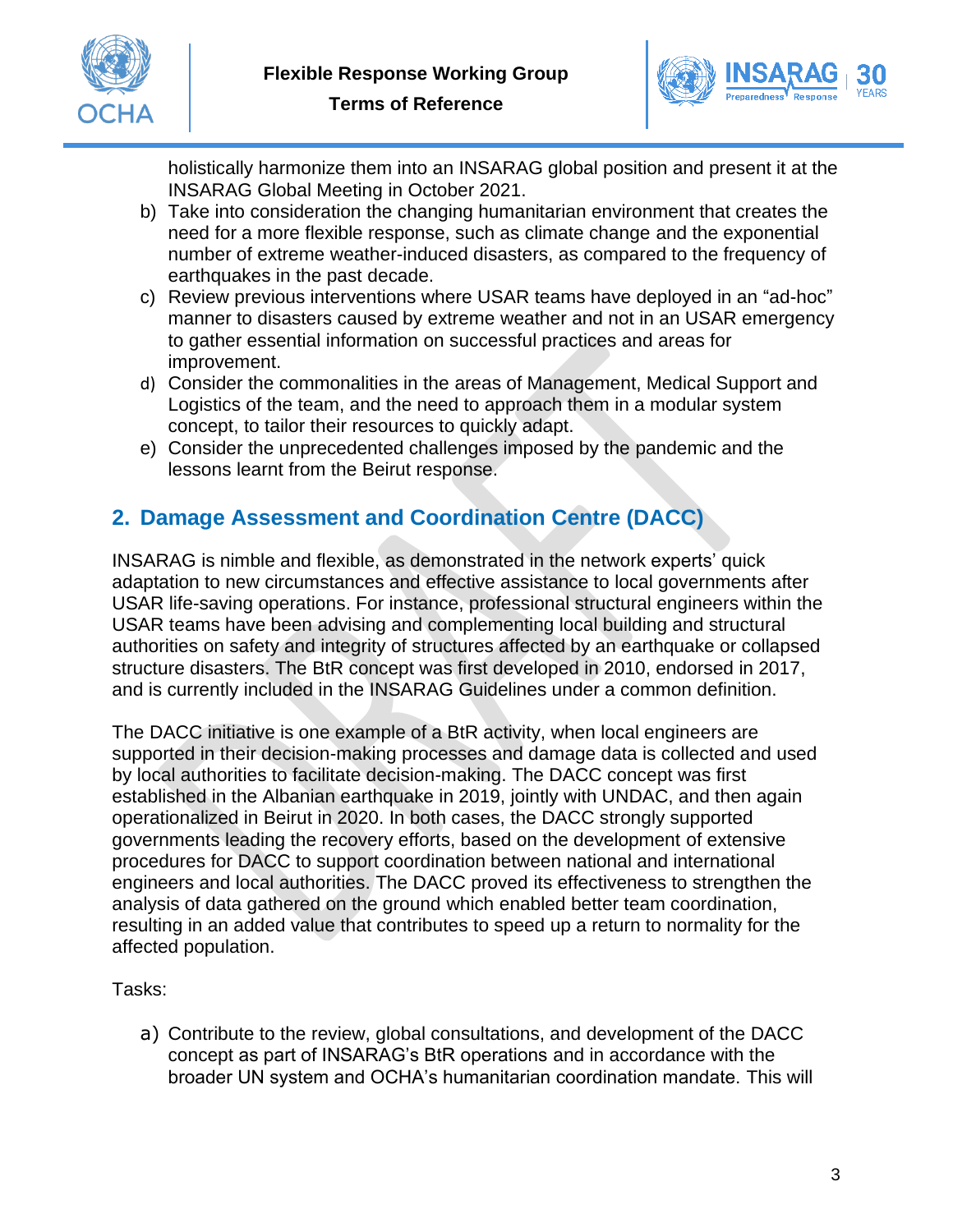



streamline international support to affected governments in a coordinated and predictable manner in line with quality standards set by the INSARAG guidelines.

- b) Propose a coordination protocol, methodology and guidelines for the DACC concept with the aim of strengthening the implementation of this specialized international assistance. Consider that DACC is established to support the local authorities on assessments and to make recommendations related to the structural integrity of damaged infrastructures, which is important for the relief and recovery operations. To be effective, DACC must be part of an overall system of damage assessment owned by the local authorities, and in complementarity with UNDAC, regional networks and globally accepted building engineering codes and standards.
- c) Further develop the objectives of the DACC concept, including (1) the support to the local authorities to set up their own effective system of damage assessment, and (2) the coordination of the international teams to assist the local authoritiesled damage assessments.
- d) Take into account that DACC operations can include (1) the provision of support to decision-making processes, (2) the collection of damage data based on engineering decisions, and (3) the collection of general data.
- e) Present the DACC Guidelines for global review and the final version for endorsement at the INSARAG Steering Group (ISG) Meeting in 2022.

### **3. INSARAG's Role in the Preservation of Cultural Heritage**

The BtR phase also includes INSARAG's important role in preserving historical and cultural heritage during the deployments that involve these structures. While lifesaving is the top priority, the preservation of cultural heritage is also important. As a follow-up of the ISG Meeting in 2019, UNESCO's Emergency Preparedness and Response Unit and their first response partners have shared an operational guidance document for the deployment of INSARAG teams to sites where cultural heritage could be affected.

The UNESCO drafted Field Guidelines for USAR at Heritage Sites (**[Annex B](http://portal.undac.org/pssuportal/portalrest/filesharing/download/public/zPtF06kHPMgLEcs)**) are designed to provide USAR Teams, National Disaster Management Authorities (NDMA), Local Emergency Management Authorities (LEMA), Ministries of Culture, Heritage Departments, and Cultural Heritage First Aiders (CFA) with standard procedures and guidelines when conducting operations at heritage sites in the aftermath of a disaster.

This document outlines the preparedness' policies and capacities needed for USAR teams to assist in the preservation of cultural heritage at heritage sites during their deployments, within the International USAR Response Cycle. The guide, however, encroaches upon the technical features of the INSARAG system and could cause confusion. Therefore, a joint review by INSARAG and UNESCO experts will be necessary to develop a clear INSARAG operational guidance note, which ensures lifesaving is kept at the forefront of all our operations.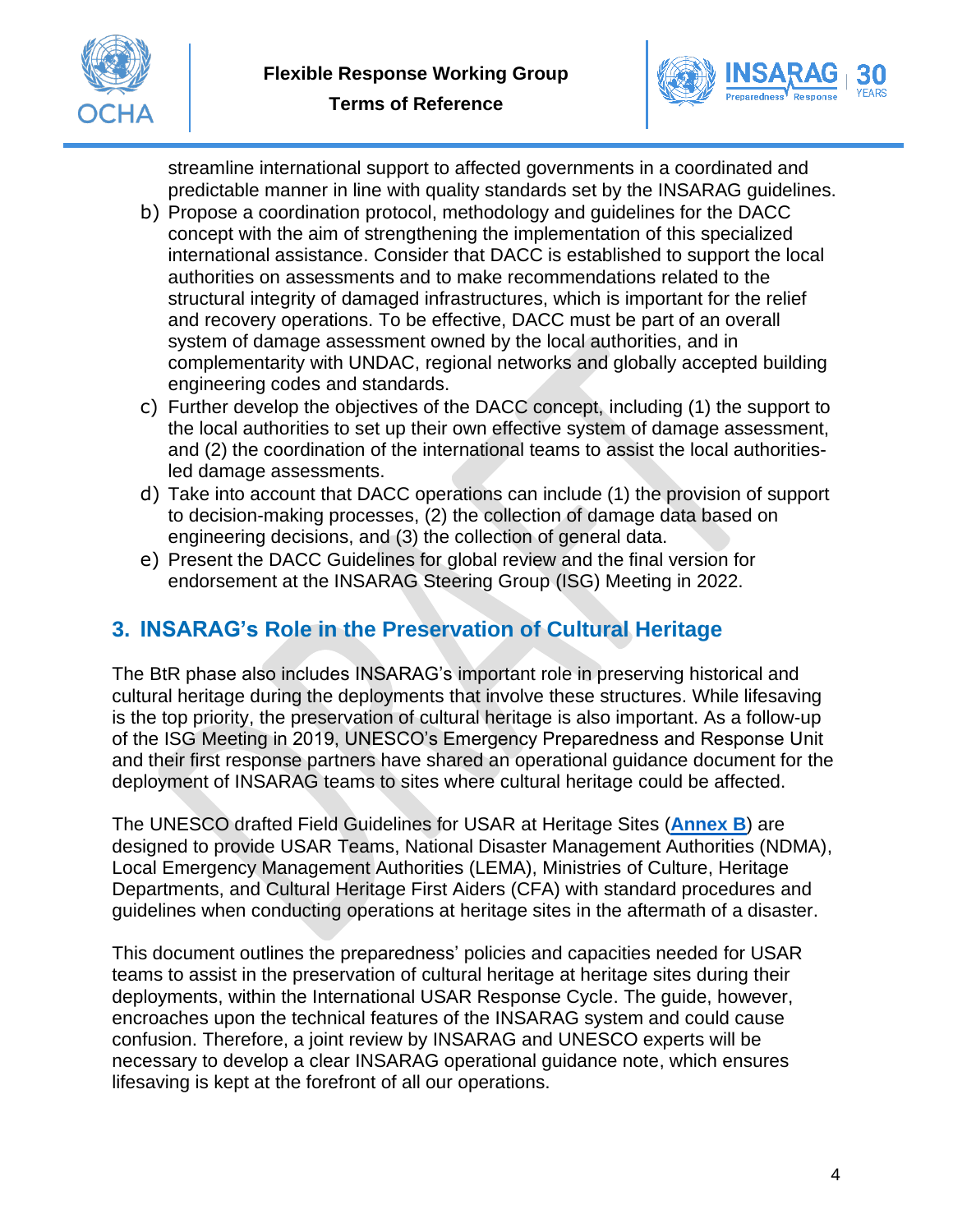



Tasks:

- a) Recognize INSARAG's important role in supporting historical and cultural heritage preservation when responding to disasters, within the BtR phase.
- b) Review the UNESCO drafted Field Guidelines for USAR at Heritage Sites. Analyse the drafted UNESCO guidelines and identify areas that are useful and compatible with the INSARAG Guidelines and methodology and present the recommendations at the INSARAG Global Meeting in October 2021.
- c) Liaise with UNESCO, its operational partner ICCROM and other relevant partners concerning the next steps towards a more generic guidance note for USAR teams on cultural heritage response.

# **Timeframe and methodology**

- a) The FRWG and its sub-WG will hold virtual meetings on a monthly basis, until it is safe for global travel.
- b) The DACC Sub-WG is expected to report its outcomes at the ISG Meeting in May 2022. The Flexible Response Global Position Sub-WG and the INSARAG's Response to Cultural Heritage Sub-WG are both expected to present their final recommendations to the INSARAG Global Meeting in October 2021.
- c) Additionally, the Co-Chairs will report on their work and outcomes at all the regional and global meetings as well as in team leader meetings. This includes the presentation of a road map on the way forward for the above-mentioned three topics.
- d) While the three sub-WG of the FRWG will work independently on their respective topics, they are expected to regularly consult and coordinate with the other WGs and with network partners, as deemed necessary.
- e) The FRWG will be active for the duration of the respective projects' assignment. The suggested FRWG Timeline can be found in **[Annex C](http://portal.undac.org/pssuportal/portalrest/filesharing/download/public/fpAJUjhUVFWZjVr)**.

The online FRWG Registration Form can be accessed in **[Annex D](http://portal.undac.org/pssuportal/portalrest/filesharing/download/public/xr2ZtzA2LrsSaim)**.

*--------------------------------------------------------------------------------------------------------------------*

*Drafted by the INSARAG Secretariat following guidance from the Global and Regional Chairs.*